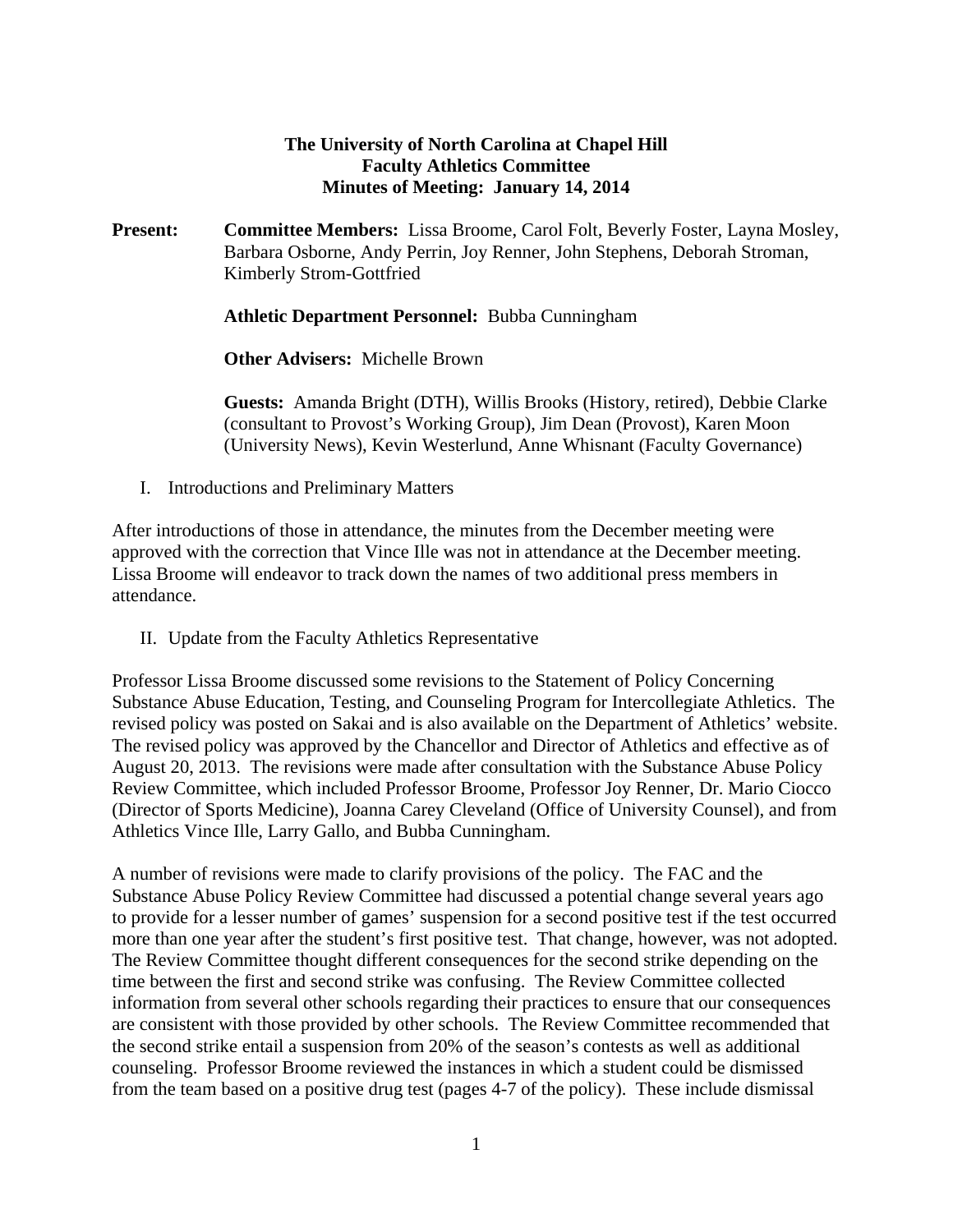after three positive tests, and dismissal after one positive test for an anabolic steroid, or at the Athletic Director's discretion, or if the head coach has adopted a policy that is stricter than the Department's policy.

### III. Athletics Director Remarks

Bubba Cunningham reviewed the history of multi-year athletic grants-in-aid. Multi-year scholarships could be awarded to student-athletes until about thirty years ago when the NCAA provided that scholarships would be renewed on a yearly basis. Several years ago, the NCAA again permitted multi-year grant offers. At UNC, about twenty students have multi-year scholarships. Most coaches, especially those in equivalency sports (that can divide scholarships among students rather than head count sports where full scholarships are offered), prefer the flexibility permitted by year-to-year grants. Any student whose scholarship is not renewed or is reduced has a right to appeal to the Chancellor's Committee on Scholarships and Student Aid. There are generally very few appeals.

# IV. Chancellor Folt's Remarks

Chancellor Folt addressed the integrity of all the programs at our University. She believes that the institution is committed to ensuring that integrity. She noted that there are a number of faculty committees with broad representation working to ensure integrity in everything the University does. Athletics is discussed monthly at Faculty Council and there is always an opportunity to ask the Chancellor, the Provost, or the chair of the Faculty Athletics Committee questions. The Provost's Working Group was formed within three weeks of when the Chancellor and Provost Dean began their service and is looking at all the academic processes related to student-athletes from recruitment through graduation. The Chancellor cautioned that we need to allow the process we have set up time to go forward and not be pushed by external forces to respond prematurely. Further, she noted that no group of students receives more public scrutiny than student-athletes. The University will continue to shed light on issues and be open to questions. Chancellor Folt is focused on making improvements to our current processes.

Nevertheless, Chancellor Folt is aware that many people are still focused on the past. Because a former faculty member has been indicted, UNC must let the criminal process play out. If new information is uncovered in that process, the University will respond and investigate. Chancellor Folt said we should be proud of everything that has been done to try to ensure this sort of misconduct does not occur again. She pointed to the SACS materials, spot checks of classes, as well as a host of other changes to academic processes at the University..

With respect to the dataset discussed by Mary Willingham in the media, Chancellor Folt said the question presented is whether we have some student-athletes who are not prepared for college level work, and if so whether in those few cases we have appropriate programs in place to help these students succeed. She noted that the internal data presented by Steve Farmer does not support the assertions made by Ms. Willingham from her dataset. The dataset includes 180 student-athletes over a nine-year period. This is a small subset of the over 1400 student-athletes on campus during the same time period. Student-athletes are under real pressure and feel victimized by the assertions that have been drawn from this dataset.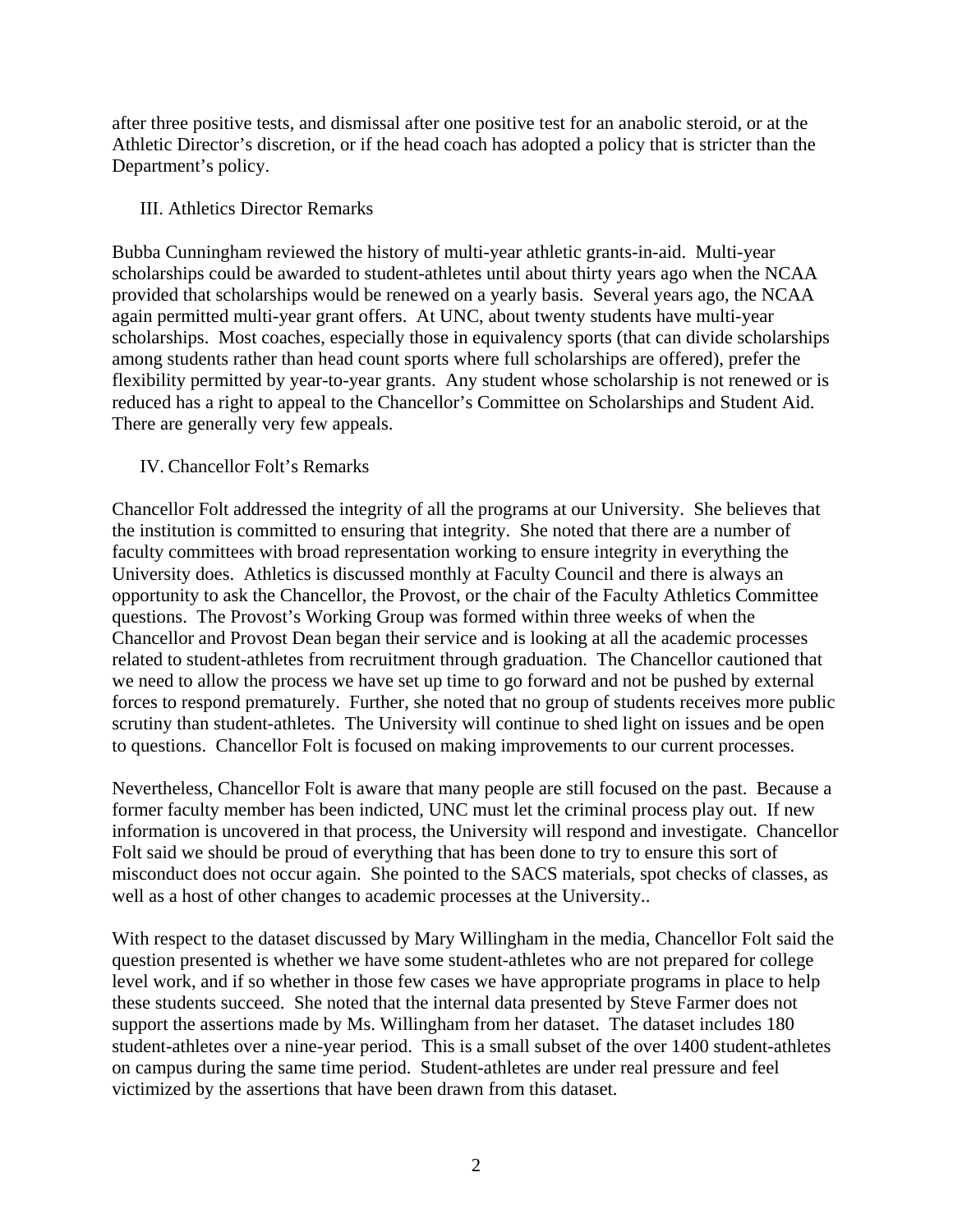Provost Jim Dean said that he met Ms. Willingham and Professor Jay Smith yesterday and was given some of the data, but that it did not appear to match up with what he had read in the news. When he asked for additional data, Ms. Willingham sent him numbers that correlated more closely with the news reports. He spent time with Dr. Michelle Brown and Dr. Debbie Clarke to try to compare the University's internal information with the data presented. He was concerned that the dataset was from a test that was intended as a vocabulary test and not a reading comprehension test. The University wants to understand the data and whether the assertions made in the press can be supported. Provost Dean stated that the University would ask a third party with expertise in educational testing to help it understand the data.

Committee members noted that some have expressed various concerns:

- the lack of peer review of Ms. Willingham's research;
- the collateral damage to African-American student-athletes;
- if there are students who are unable to perform academically, then that fact may have created the pressure for the paper classes that previously existed

Provost Dean believes that following important changes in the admissions process and other changes in academic processes that have been made, that the paper classes or similar academic misconduct could not occur now or in the future. He said the University is being criticized in part for problems that have already been solved. Professor Renner noted that we understand that there is no guarantee that any student will be successful at UNC, but that for students that we have identified as at risk, we need to ensure that we are providing appropriate support to give them the best chance possible to succeed.

Chancellor Folt said that the University was committed to transparency and a rapid response. She said that our new communications director has been in place for three weeks and will be assisting in posting information related to these issues on one spot on the University's website.

In response to a question from Professor Kimberly Strom-Gottfried about whether coaches felt that their hands were tied in recruiting, Bubba Cunningham reported that he has heard no complaints from the coaches. He said our coaches are committed to high academic standards and are focused on finding students who will be successful academically and members of the team for four years. Mr. Cunningham noted though that constant criticism of past actions at the University might make our institution less appealing for some students.

Professor Paul Friga said that the University should over-communicate the positive changes that have taken place, but that most media members would probably not have much interest in writing about things that are good.

Professor Joy Renner concluded by noting that she had exchanged emails with Ms. Willingham inviting her to this meeting to share her data with the committee. At the December meeting Ms. Willingham declined to share her data or the assertions she drew from the data with the committee, but subsequently shared this information with the media. Ms. Willingham declined Professor Renner's request to meet again with the committee.